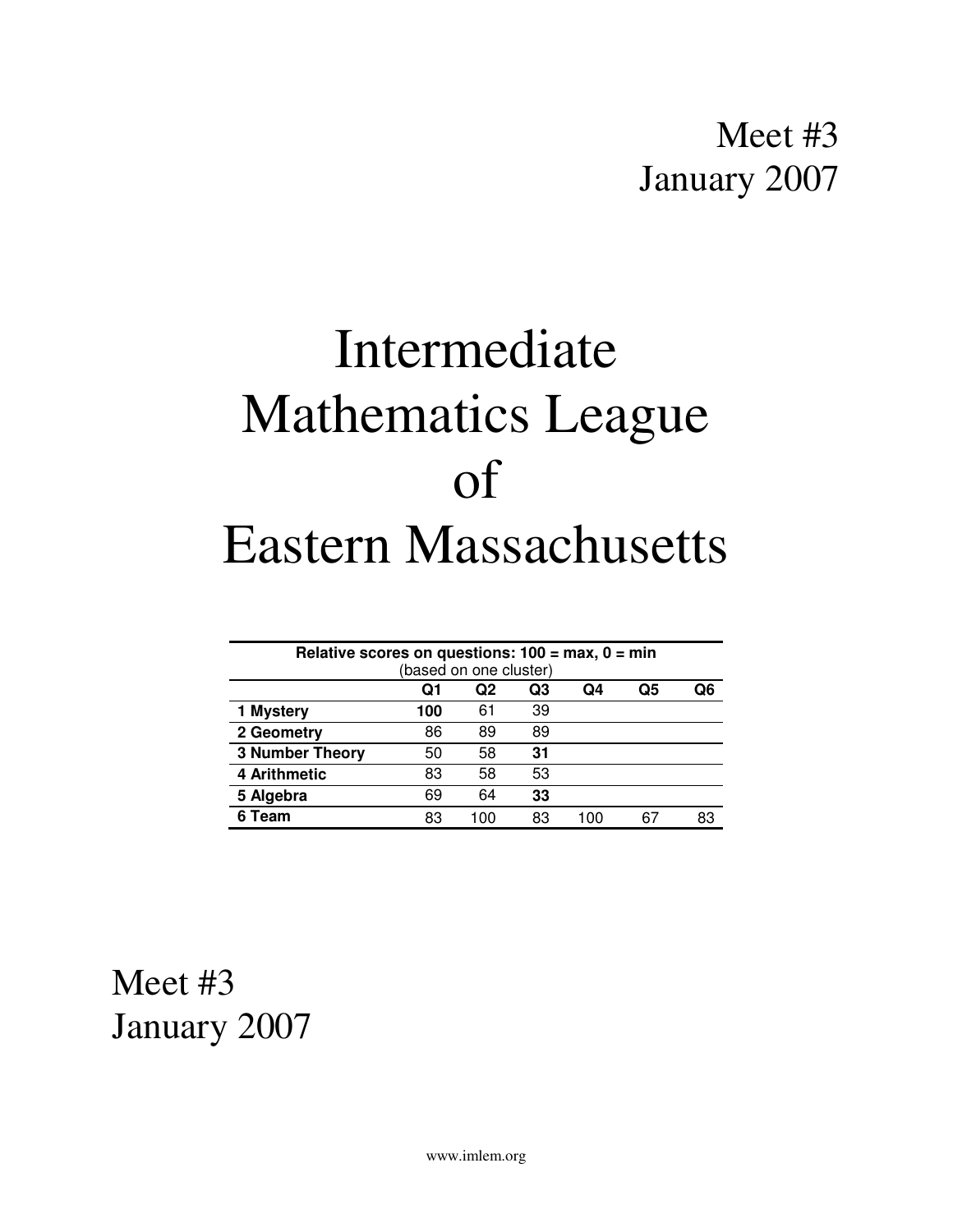Category 1 **Mystery** Meet #3, January 2007

**1.** The Flingers beat the Lobbers by 6 points in the basketball game. If the total number of points scored was 96, how many points did the Flingers score?

**2.** Place the numbers 1 through 9 in the squares, using each number once. The numbers in the circles are the sums of the rows and the columns. The phrases in the squares give clues about the numbers in those squares. What is the sum of the three numbers on the diagonal from the upper left to the lower right?



**3.** Suppose the pattern below were continued. How many more white dots than black dots would there be in the seventh stage?

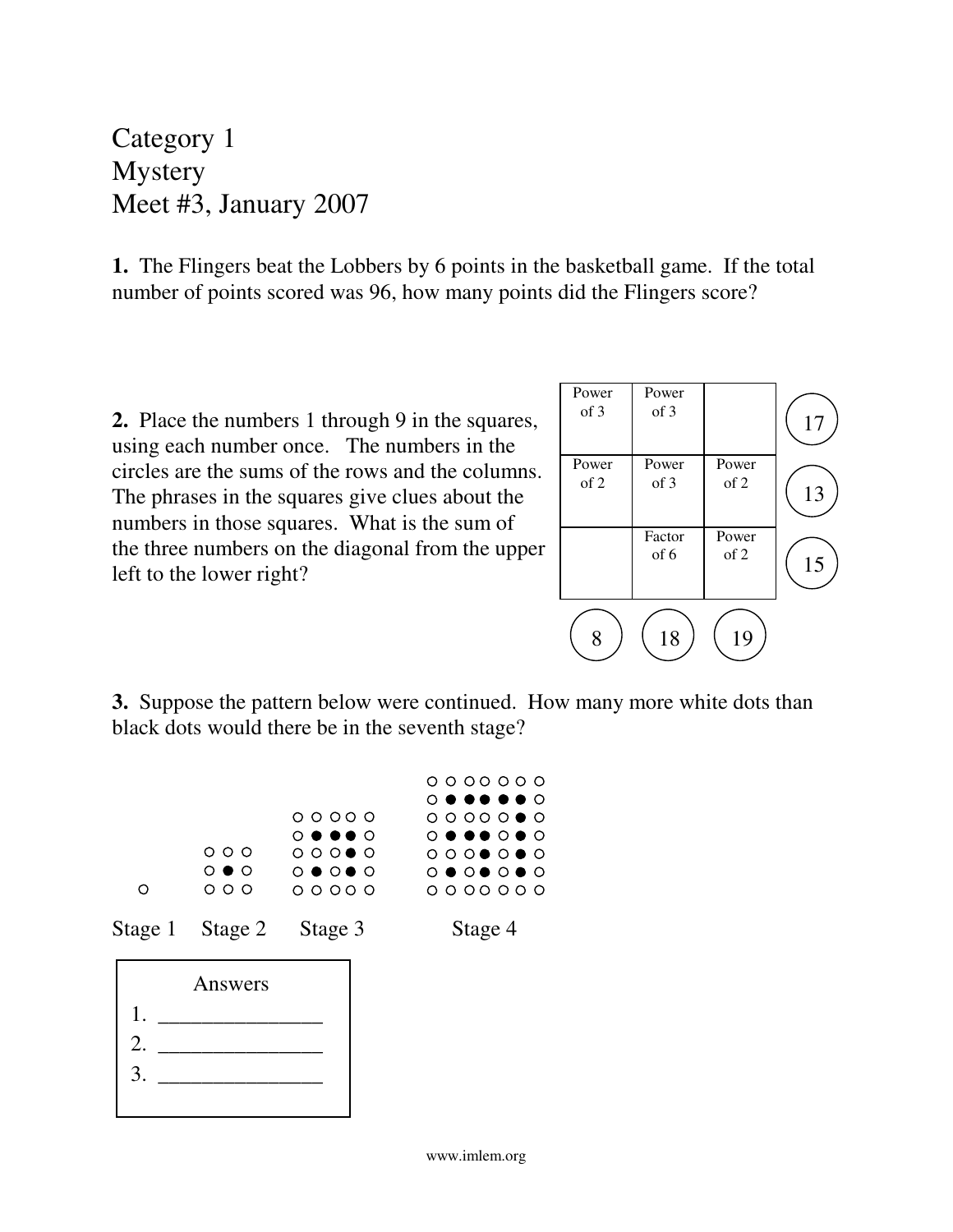## Solutions to Category 1 Mystery Meet #3, January 2007

Answers

- **1.** 51
- **2.** 8

**3.** 37

- **1.** Suppose the Lobbers had scored another 6 points. Then the Flingers and the Lobbers would have tied, with a total of  $96 + 6 = 102$  points. The Flingers must have scored  $102 \div 2$  $= 51$  points. (The Lobbers actually scored  $51 - 6 = 45$ .)
- Power of 3 1 Power of 3 9 Power of 3 3 Factor of 6 6 Power of 2 4 Power of 2 8 Power of 2 2 17 13 15 8 ) ( 18 ) ( 19 5 7

**2.** Since all three of the single-digit powers of 3 (1, 3, and 9)

are used, the three single-digit powers of 2 must be 2, 4, and 8. The only factor of 6 that remains is 6 itself, so we can fill in that square. The two squares without a clue must be 5 and 7, and the 7 won't allow a sum of 8 in the first column. This means the bottom left square must be 5. Now the only possible sum for the first column is  $1 + 2 + 5 = 8$ . Next we see that the bottom right square must be 4, and the remaining numbers are easily placed. The sum of the three numbers on the diagonal from the upper left to the lower right is  $1 + 3 + 4 = 8$ .

**3.** The total number of dots at each stage is an odd square number. The number of white dots increases by 7, then 11, then 15—always increasing by four more than it increased the last time. The same is true of black. The difference between the number of white dots and the number of black dots is increasing by 6 at each stage. This difference can be calculated as six times the stage number minus five. At the seventh stage, there will be  $6 \times 7 - 5 = 42 - 5 = 37$ .

| <b>Stage</b>   | <b>Whites</b> | <b>Blacks</b> |     | <b>Total   Difference</b> |
|----------------|---------------|---------------|-----|---------------------------|
|                |               |               |     |                           |
| $\overline{2}$ |               |               |     |                           |
| 3              | 19            | 6             | 25  | 13                        |
|                | 34            | 15            | 49  | 19                        |
| 5              | 53            | 28            | 81  | 25                        |
| 6              | 76            | 45            | 121 | 31                        |
|                | 103           | 66            | 169 | 37                        |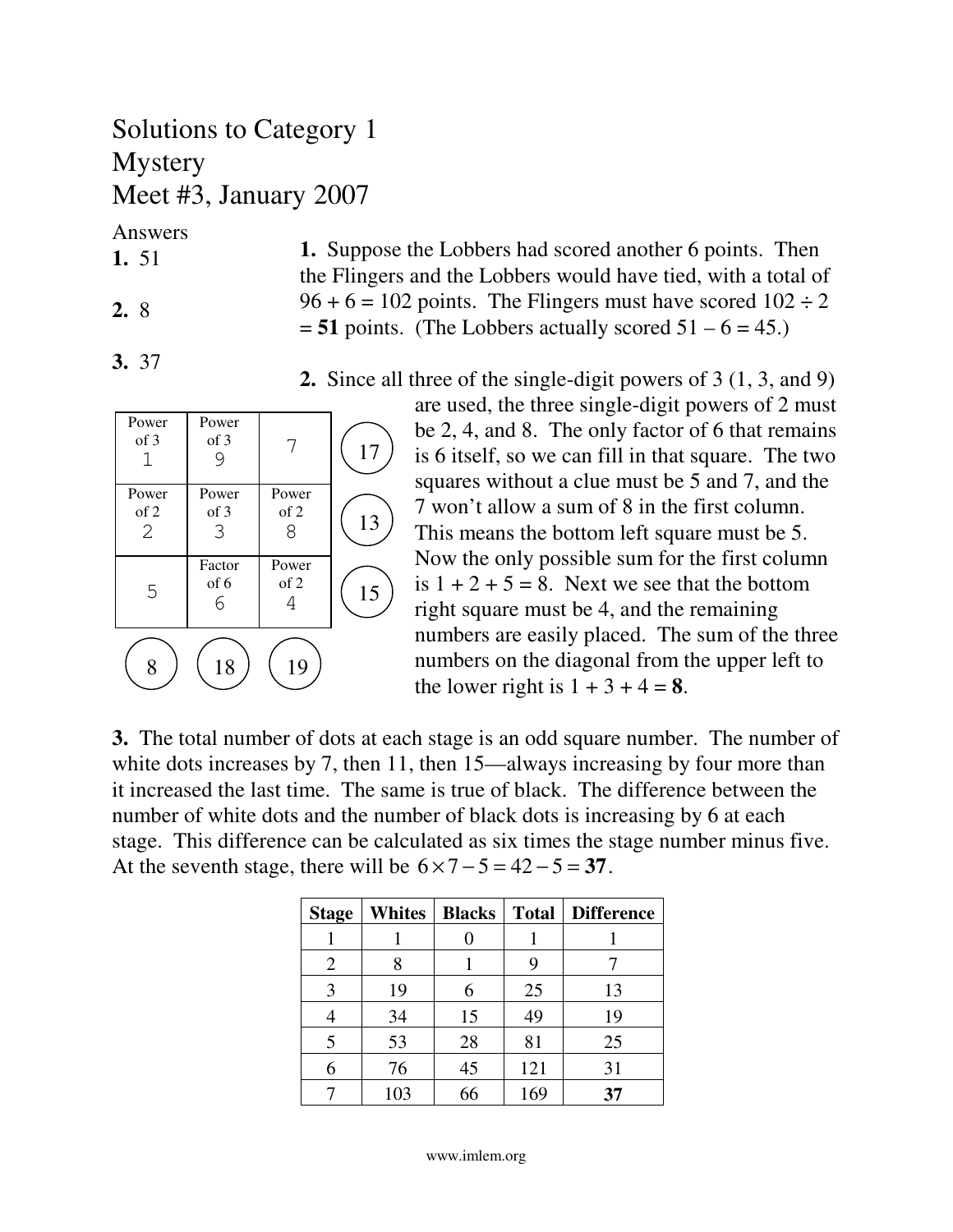Category 2 **Geometry** Meet #3, January 2007

**1.** How many degrees are in the measure of an exterior angle of a regular decagon?



**2.** A Pythagorean Triple is a set of three natural numbers that satisfy the Pythagorean Theorem  $a^2 + b^2 = c^2$ , where *a* and *b* are legs on a right triangle and *c* is the hypotenuse. One way to find Pythagorean Triples is with the three equations  $a = m^2 - n^2$ ,  $b = 2mn$ , and  $c = m^2 + n^2$ , where the values of *m* and *n* are natural numbers with  $m > n$ . How many units are in the perimeter of the right triangle that it is produced when  $m = 7$  and  $n = 4$ ?

**3.** An isosceles triangle has sides measuring 34 units, 34 units, and 32 units. If the 32-unit side is considered the base, how many units are in the height (or the altitude) of this triangle?

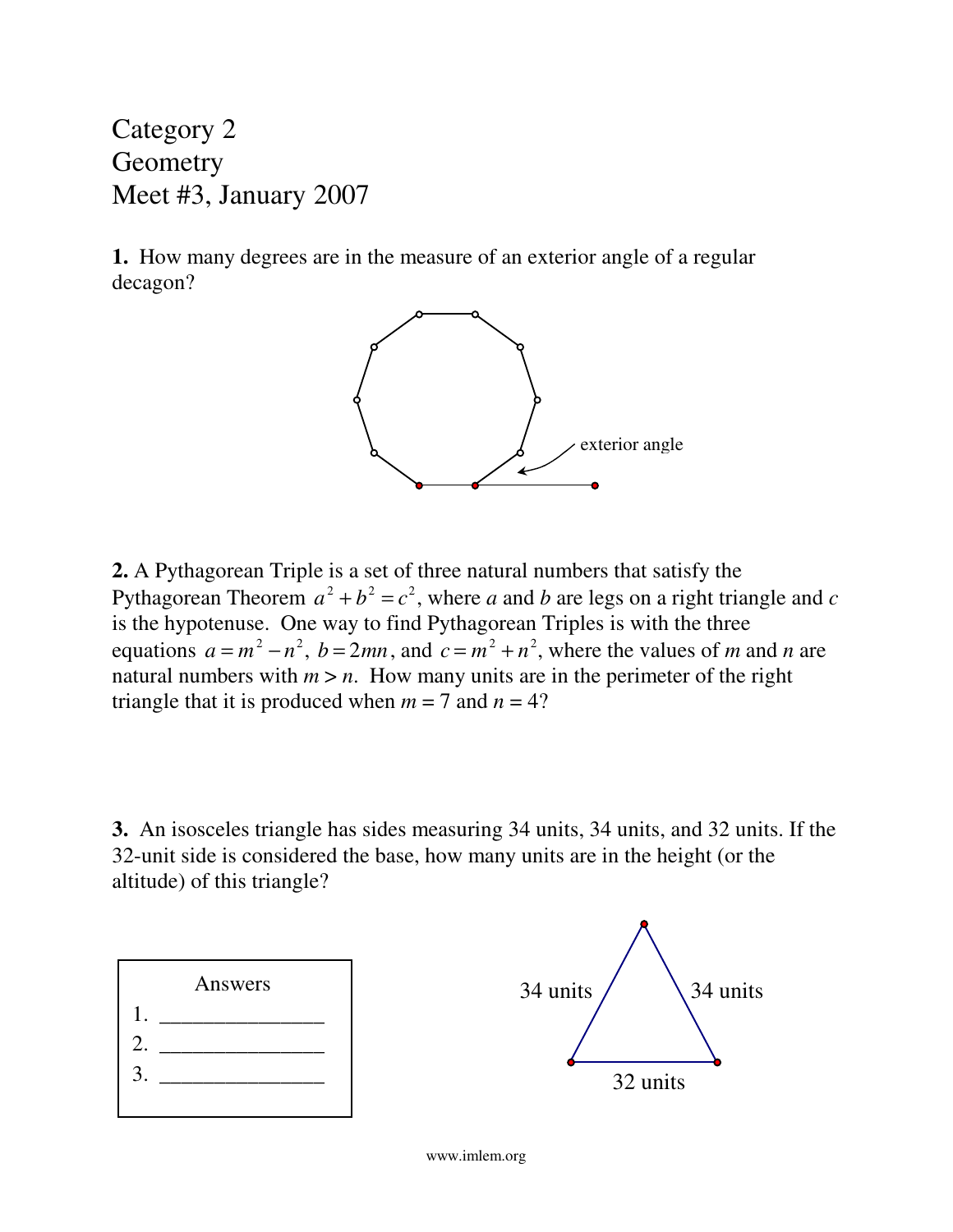### Solutions to Category 2 **Geometry** Meet #3, January 2007

**1.** Imagine taking a walk counter-clockwise around the regular decagon. You will make ten left-hand turns of the same measure. When you get back to where you started, you will have turned a total of 360 degrees. Therefore, each exterior angle must be  $360 \div 10 = 36$ degrees. Answers **1.** 36 **2.** 154 **3.** 30

> **2.** Using  $m = 7$  and  $n = 4$ , we find that  $a = 7^2 - 4^2 = 49 - 16 = 33, b = 2 \cdot 7 \cdot 4 = 56$ , and  $c = 7^2 + 4^2 = 49 + 16 = 65$ . The perimeter of a right triangle with sides of 33, 56, and 65 units is  $33 + 56 + 65$ = **154** units.

> **3.** First we draw the height we wish to find. An altitude line is always perpendicular to the base. On an isosceles triangle this line also meets the base at the midpoint. Now we can use the Pythagorean Theorem to find the missing leg of a right triangle with an hypotenuse of 34 units and a leg of 16 units.  $34^2 = 1156$  and  $16^2 = 256$ .  $1156 - 256 = 900$  and  $\sqrt{900} = 30$ , so the height of the isosceles triangle must be **30** units.

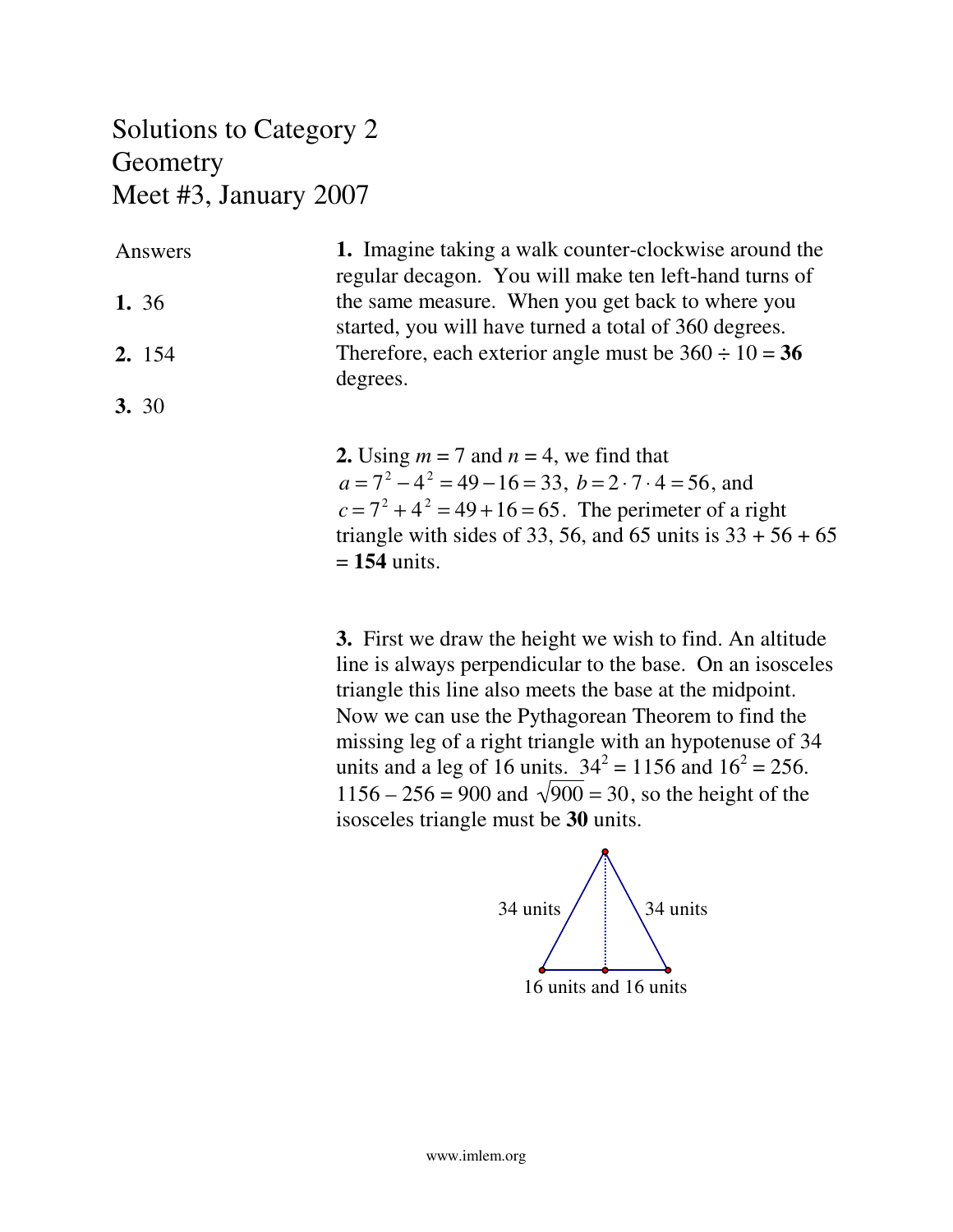Category 3 Number Theory Meet #3, January 2007

**1.** Simplify the expression below. Write your result in scientific notation.

$$
\frac{(7.8\times10^{-5})(8.4\times10^{3})}{(5.2\times10^{3})(2.1\times10^{-6})}
$$

**2.** Express the base five number 2332 as a base seven number.

 $2332<sub>base</sub>$  five  $=$  \_\_\_\_\_\_\_\_\_base Seven

**3.** Braghita started with the base-five number 431, which we will consider the first term in her sequence. She then found the base-five sum of the squares of the digits of this number to form a new number, which we will call the second term in her sequence. If Braghita repeats this process with each new number, what is the base-five value of the twenty-third term in her sequence?

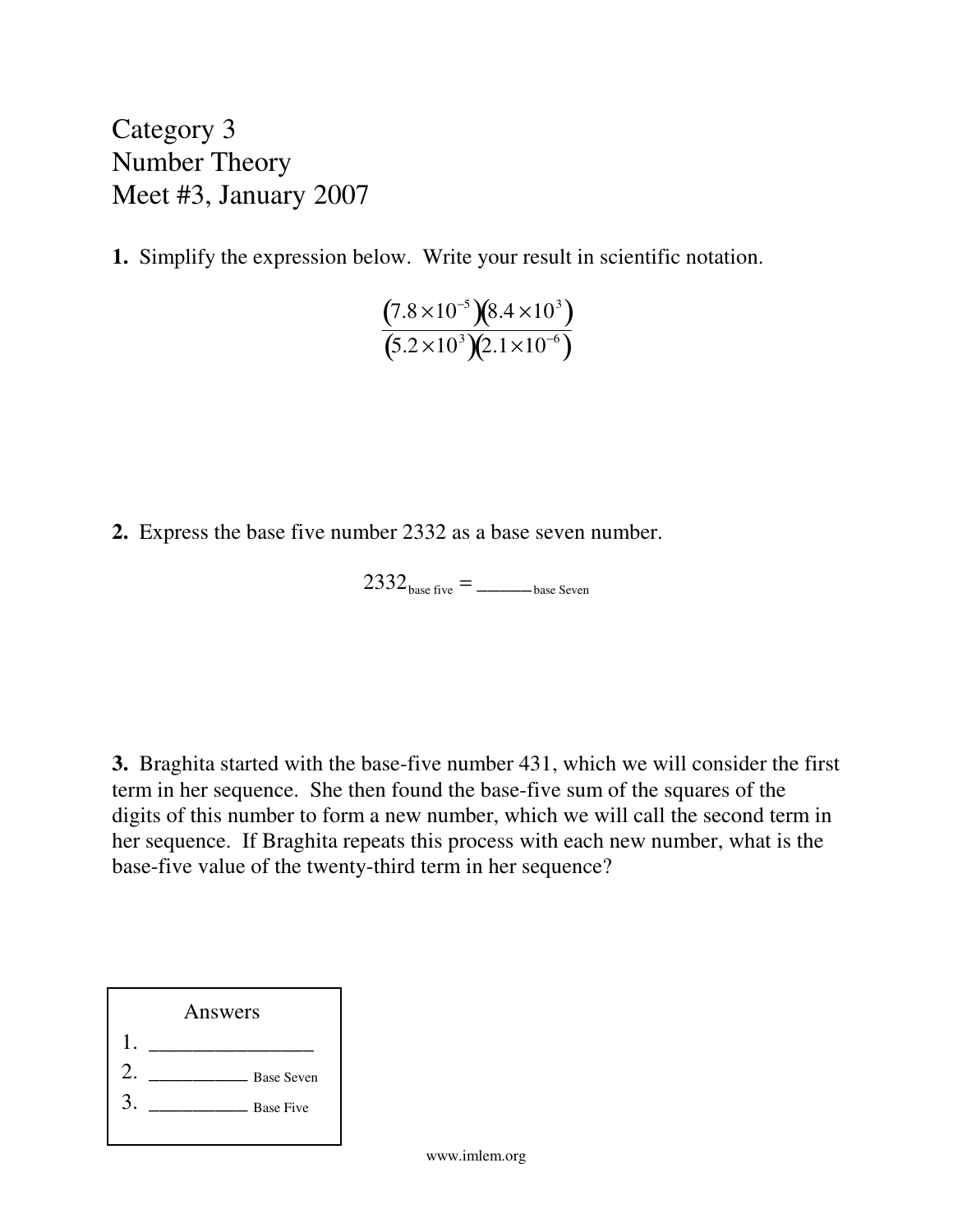#### Solutions to Category 3 Number Theory Meet #3, January 2007

Answers  
\n1. We can evaluate the expression as follows:  
\n
$$
\frac{(7.8 \times 10^{-5})(8.4 \times 10^{3})}{(5.2 \times 10^{3})(2.1 \times 10^{-6})} = \frac{7.8 \times 8.4 \times 10^{-5+3}}{5.2 \times 2.1 \times 10^{3-6}}
$$
\n
$$
= \frac{3 \times 2.6 \times 4 \times 2.1 \times 10^{-2}}{2 \times 2.6 \times 1 \times 2.1 \times 10^{-3}} = 6 \times 10^{-2+3} = 6 \times 10^{1}
$$

The answer must be expressed in scientific notation.

**3.** 31

**2.** Let's convert 2332<sub>base Five</sub> to base ten and then to base seven.  $2332<sub>base</sub>$  five  $= 2 \times 125 + 3 \times 25 + 3 \times 5 + 2 \times 1$  $= 250 + 75 + 15 + 2 = 342$ base ten  $342_{\text{base ten}} = 294 + 42 + 6$ 

$$
=6\times49+6\times7+6\times1=666_{\text{base seven}}
$$

Note that 342 is one less than 343 which is  $7<sup>3</sup>$ .

**3.** To find the successive terms in Braghita's sequence, we will first find the sum of the squares of the digits in base ten and then convert these sums to base five.

The second term is  $4^2 + 3^2 + 1^2 = 16 + 9 + 1 = 26$ <sub>base ten</sub> = 101<sub>base five</sub>. The third term is  $1^2 + 0^2 + 1^2 = 2$ <sub>base ten</sub>  $= 2$ <sub>base five</sub>. The fourth term is  $2^2 = 4_{\text{base ten}} = 4_{\text{base five}}$ . The fifth term is  $4^2 = 16_{\text{base ten}} = 31_{\text{base five}}$ . The sixth term is  $3^2 + 1^2 = 9 + 1 = 10_{\text{base ten}} = 20_{\text{base five}}$ . The seventh term is  $2^2 + 0^2 = 4$ <sub>base ten</sub>  $= 4$ <sub>base five</sub>.

The sequence has settled into a cycle of three terms  $(4 \Rightarrow 31 \Rightarrow 20)$ . The 20 occurs on the multiples of three, so the twenty-third term will be **31**.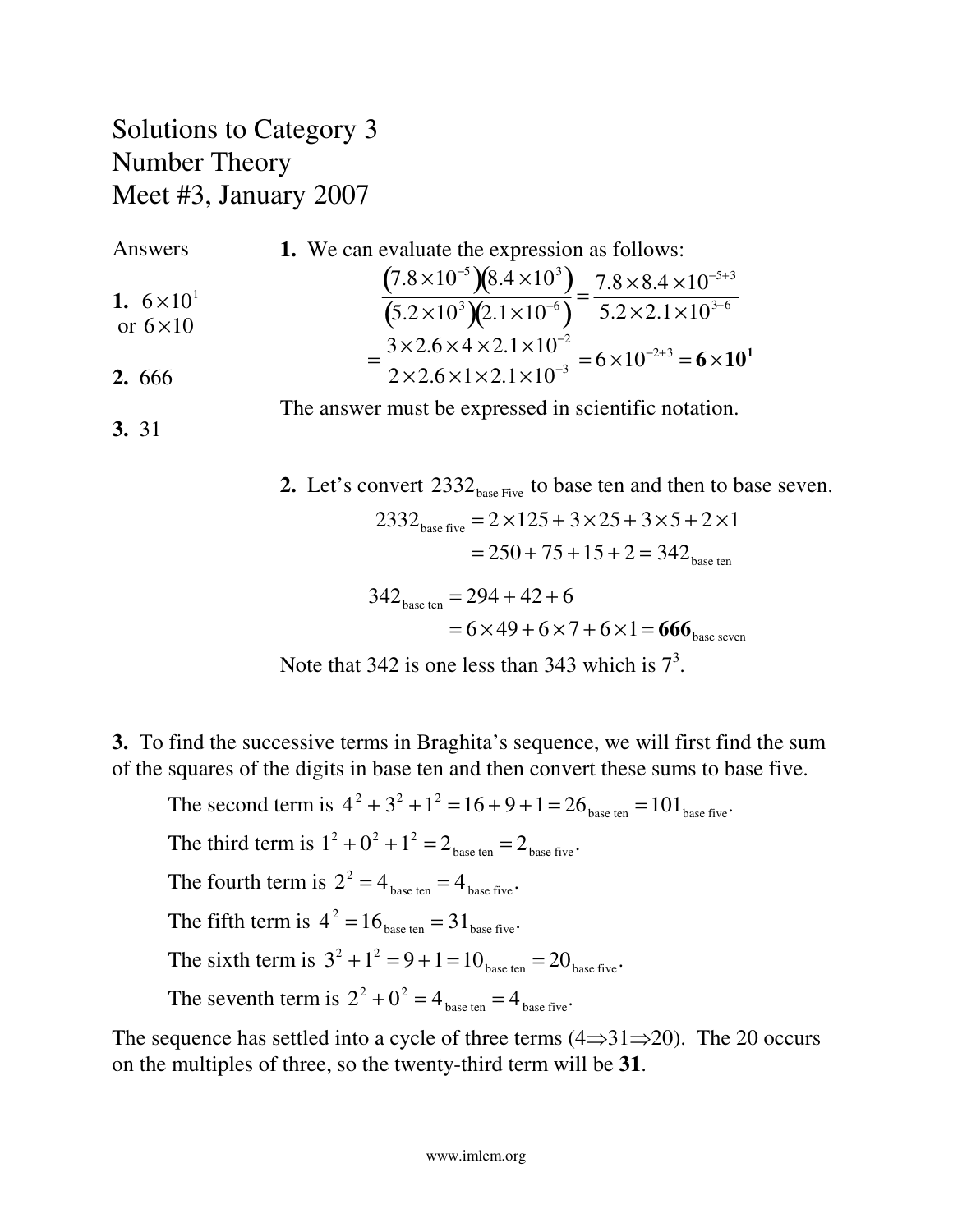Category 4 Arithmetic Meet #3, January 2007

**1.** Evaluate the following expression. Write your result as a mixed number in lowest terms.

 $2^4 + 2^3 + 2^2 + 2^1 + 2^0 + 2^{-1} + 2^{-2} + 2^{-3} + 2^{-4}$ 

**2.** What is the sum of all the integer values that are greater than  $\sqrt[5]{2000}$  and less than  $\sqrt[2]{50}$ ?

**3.** If *n* is a positive integer less than 160,000, what value of *n* will make the expression below a whole number?

$$
\sqrt[3]{\sqrt[2]{4} + \sqrt[3]{-343} + \sqrt[4]{625} + \sqrt[5]{243} + \sqrt[6]{4096} + \sqrt[4]{n}}
$$

|    | Answers |  |
|----|---------|--|
|    |         |  |
| 2. |         |  |
| 3  |         |  |
|    |         |  |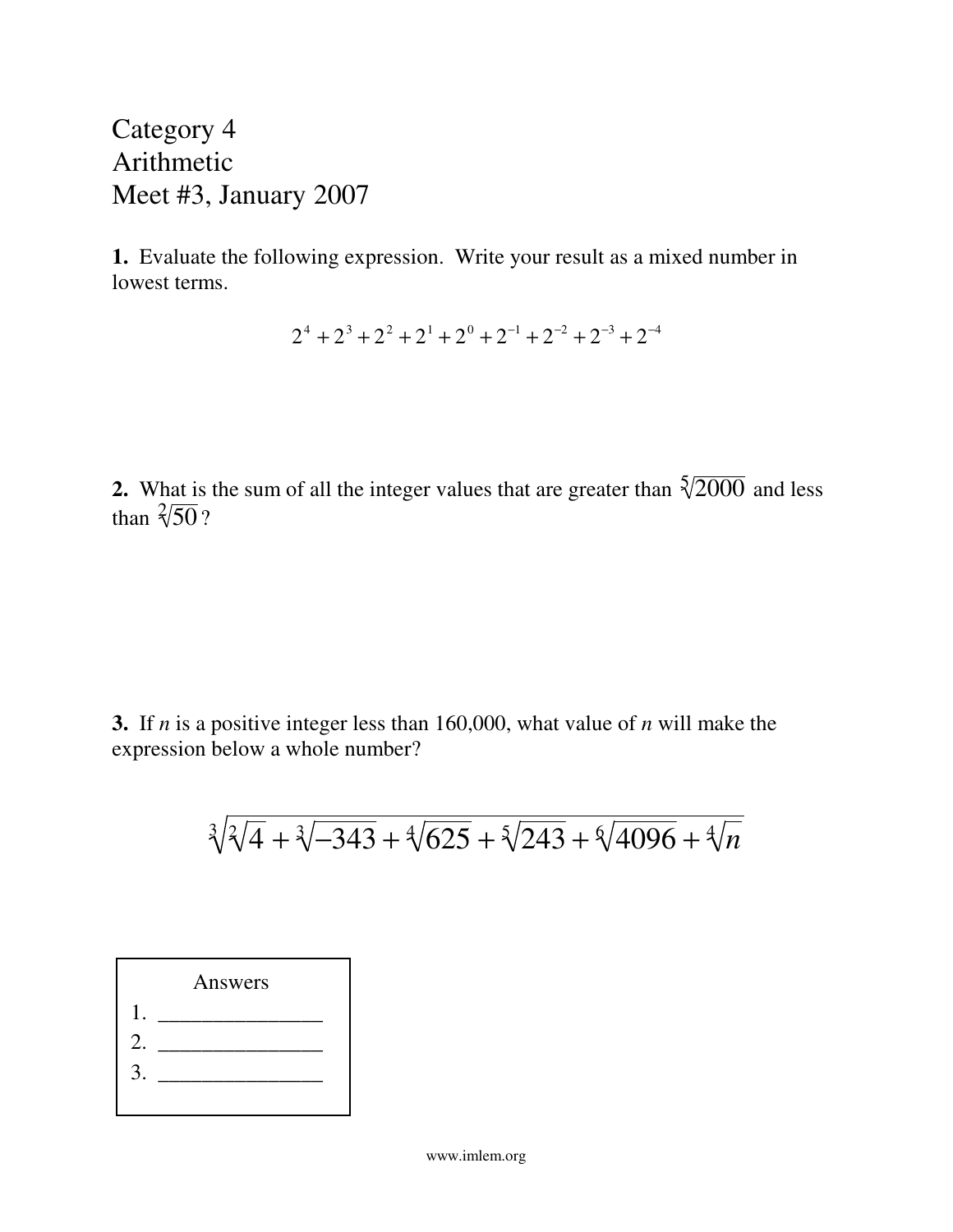#### Solutions to Category 4 Arithmetic Meet #3, January 2007

Answers

**1.** We can evaluate the expression as follows:

 $2^4 + 2^3 + 2^2 + 2^1 + 2^0 + 2^{-1} + 2^{-2} + 2^{-3} + 2^{-4}$  $=16 + 8 + 4 + 2 + 1 +$ 1 2 + 1 4 + 1 8 + 1 16  $= 31 +$  $8 + 4 + 2 + 1$ 16 = **31 15 16 1.** 31 15 16 **2.** 18 **3.** 1

> **2.** Since  $4^5 = 1024$  and  $5^5 = 3125$ , we know that 5 is the least integer greater than  $\sqrt[5]{2000}$ . Since  $7^2 = 49$  and  $8^2 = 64$ , we know that 7 is the greatest integer less than  $\sqrt[2]{50}$ . Thus the sum of all the integer values that are greater than  $\sqrt[5]{2000}$  and less than  $\sqrt[2]{50}$  is  $5 + 6 + 7 = 18$ .

**3.** Let's simplify the expression first.

$$
\sqrt[3]{\sqrt[2]{4} + \sqrt[3]{-343} + \sqrt[4]{625} + \sqrt[5]{243} + \sqrt[6]{4096} + \sqrt[4]{n}}
$$
  

$$
\sqrt[3]{2 + (-7) + 5 + 3 + 4 + \sqrt[4]{n}}
$$
  

$$
\sqrt[3]{7 + \sqrt[4]{n}}
$$

We are looking for a perfect cube under the radical. The perfect cubes greater than 7 are 8, 27, 64, etc. If we want to make 8, then  $\sqrt[4]{n}$  would have to be 1, which means  $n^4 = 1^4 = 1$ . If we want to make 27, then  $\sqrt[4]{n}$  would have to be 20, which means  $n^4 = 20^4 = 160,000$ . But *n* must be less than 160,000, so *n* must be **1**.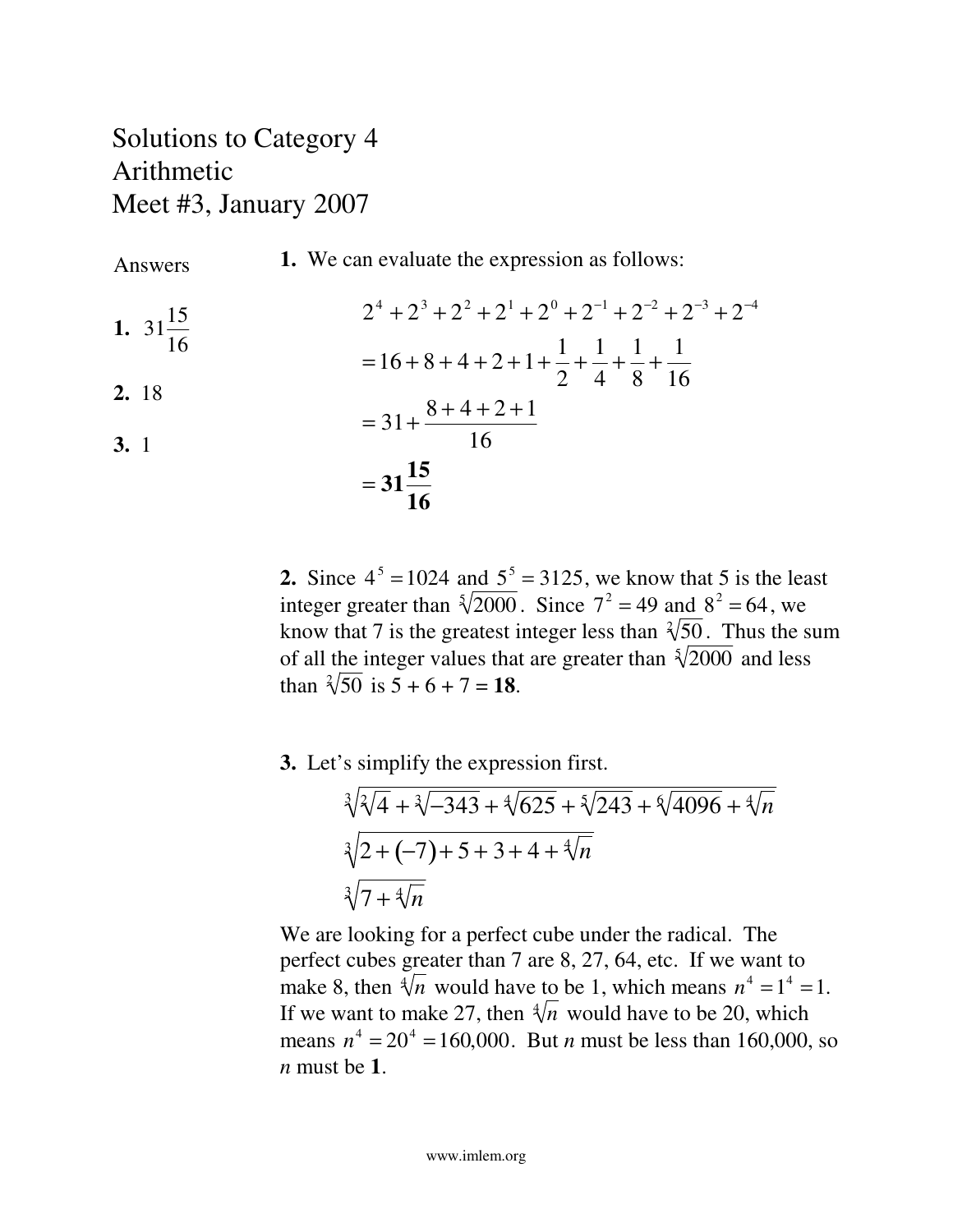Category 5 Algebra Meet #3, January 2007

**1.** How many integer values of *n* make the following statement true?

$$
\left|\frac{6}{n}\right| \ge 1
$$

**2.** Solve the following inequality. Write your solution with the *x* on the left, the appropriate inequality sign in the middle, and a mixed number in lowest terms on the right.

$$
-3(6x+7) \leq 54
$$

**3.** Let *A* be the sum of the absolute values of the numbers in the set below. Let *B* be the absolute value of the sum of the numbers in the same set. List all possible positive differences between *A* and *B* if *x* is an integer.

$$
\{-5, 7, x\}
$$

|    | Answers |  |
|----|---------|--|
|    |         |  |
| 2. |         |  |
| 3. |         |  |
|    |         |  |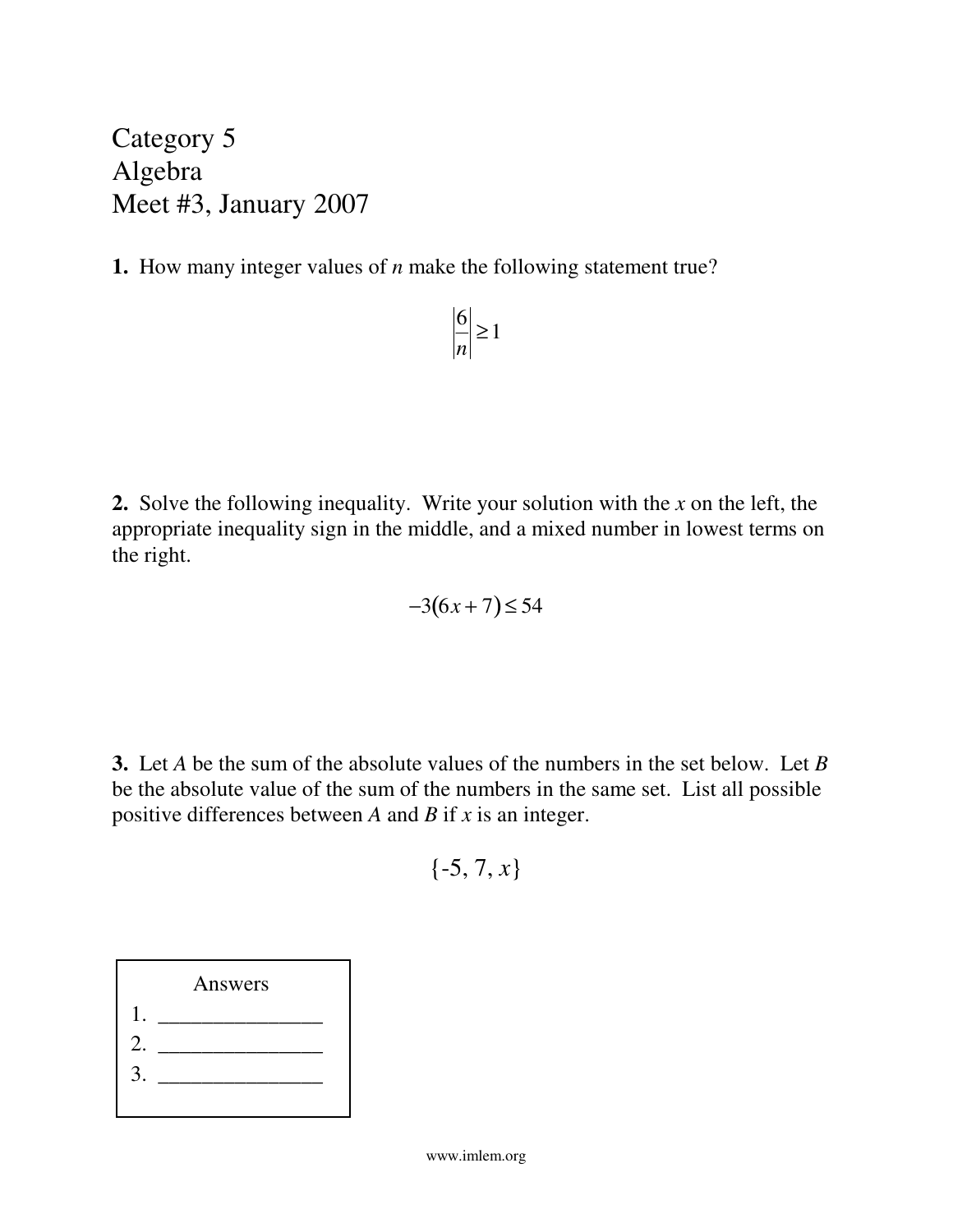### Solutions to Category 5 Algebra Meet #3, January 2007

**1.** If *n* has a value greater than 6 or less than –6, then the absolute value of the fraction 6 *n* will be less than one and the statement will be false. For any value of *n* between –6 and 6 (including these end points), the statement will be true. There are  $6 + 1 + 6 = 13$  integers in that range, but we cannot include zero since 6 0 is undefined. Therefore, there are just **12** integer values of *n* that make the statement true. Answers **1.** 12 **2.**  $x \ge -4$ 1 6 **3.** 10, 12, 14

> **2.** Let's divide both sides of the inequality by –3 first, remembering that we must switch the direction of the inequality sign when we divide by a negative.

$$
-3(6x+7) \le 54
$$
  

$$
6x+7 \ge -18
$$

Next, we subtract 7 from both sides of the inequality, divide by 6, and make a mixed number as follows.

$$
6x \ge -25
$$

$$
x \ge \frac{-25}{6}
$$

$$
x \ge -4\frac{1}{6}
$$

**3.** If  $x = 0$ , then  $A = \frac{-5}{7} + \frac{7}{7} + \frac{10}{1} = 12$  and  $B = \frac{-5 + 7 + 0}{7} = 2$ . The positive difference between *A* and *B* is 10. If  $x = 1$ , then  $A = |-5| + |7| + |1| = 13$  and  $B = \frac{-5 + 7 + 1}{=}$ , and the difference is still 10. The difference remains 10 for all positive values of *x*. If  $x = -1$ , then  $A = |-5| + |7| + |-1| = 13$  and  $B = |-5 + 7 + -1| = 1$ , and the difference is 12. If  $x = -2$ , then  $A = \frac{-5}{7} + \frac{7}{7} + \frac{-2}{7} = 14$  and *B* =  $\left|-5+7+(-2)\right|=0$ , and the difference is 14. If  $x = -3$ , then  $A = \left|-5|+|7|+(-3)\right|=15$ and  $B = \left[-5 + 7 + -3\right] = 1$ , and the difference is still 14. For all values of *x* less than or equal to –2, the difference is 14. The possible differences are **10, 12, 14.**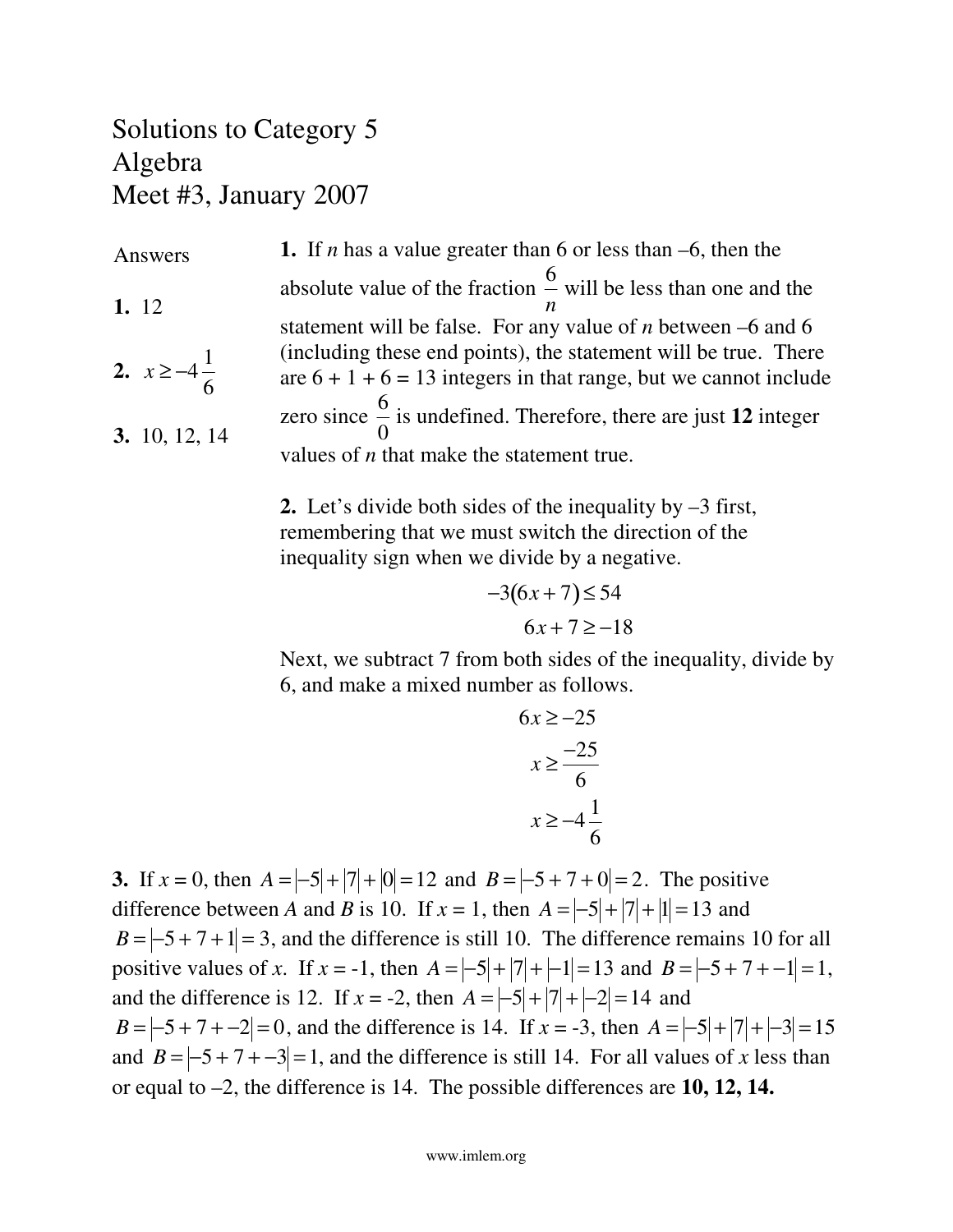Category 6 Team Questions Meet #3, January 2007

**1.** The total number of sides in two regular polygons is 13, and the total number of diagonals is 23. What is the positive difference between the number of diagonals on the two polygons?

**2.** In how many of the bases three through twelve (including bases three and twelve) is the number 121 a perfect square?

**3.** If one of the triples below is selected at random, what is the probability that the three numbers could be the side lengths of a right triangle? Express your answer as a common fraction in lowest terms.

 $(3, 4, 5), (4, 9, 10), (5, 11, 12), (5, 12, 13), (5, 14, 15), (6, 8, 10),$ (6, 18, 19), (7, 24, 25), (7, 27, 29), (8, 15, 17), (9, 12, 15), (10, 24, 26)

**4.** The hypotenuse of a right triange is 37 units, one of the legs is 12 units, and the other leg is also an integer. If this Pythagorean Triple, (*a*, *b*, *c*), was found using the three equations  $a = m^2 - n^2$ ,  $b = 2mn$ , and  $c = m^2 + n^2$ , then find the ordered pair  $(m, n)$ , where  $m > n$ .

**5.** The first number in a sequence is 5. The second number is 8. The "rule of formation" to get the next number in this sequence is to add 1 to the previous number and divide the result by the number before that. So the third number in this sequence would be  $8 + 1$ 5 = 9 5 . Find the twenty-third term in this sequence. Express your result as a common fraction in lowest terms.



**6.** Using the values the team obtained in questions 1 through 5, evaluate the expression below. Note that *m* and *n* from problem 4 are used separately.

 $\sqrt[3]{AE + B + 2mC + n}$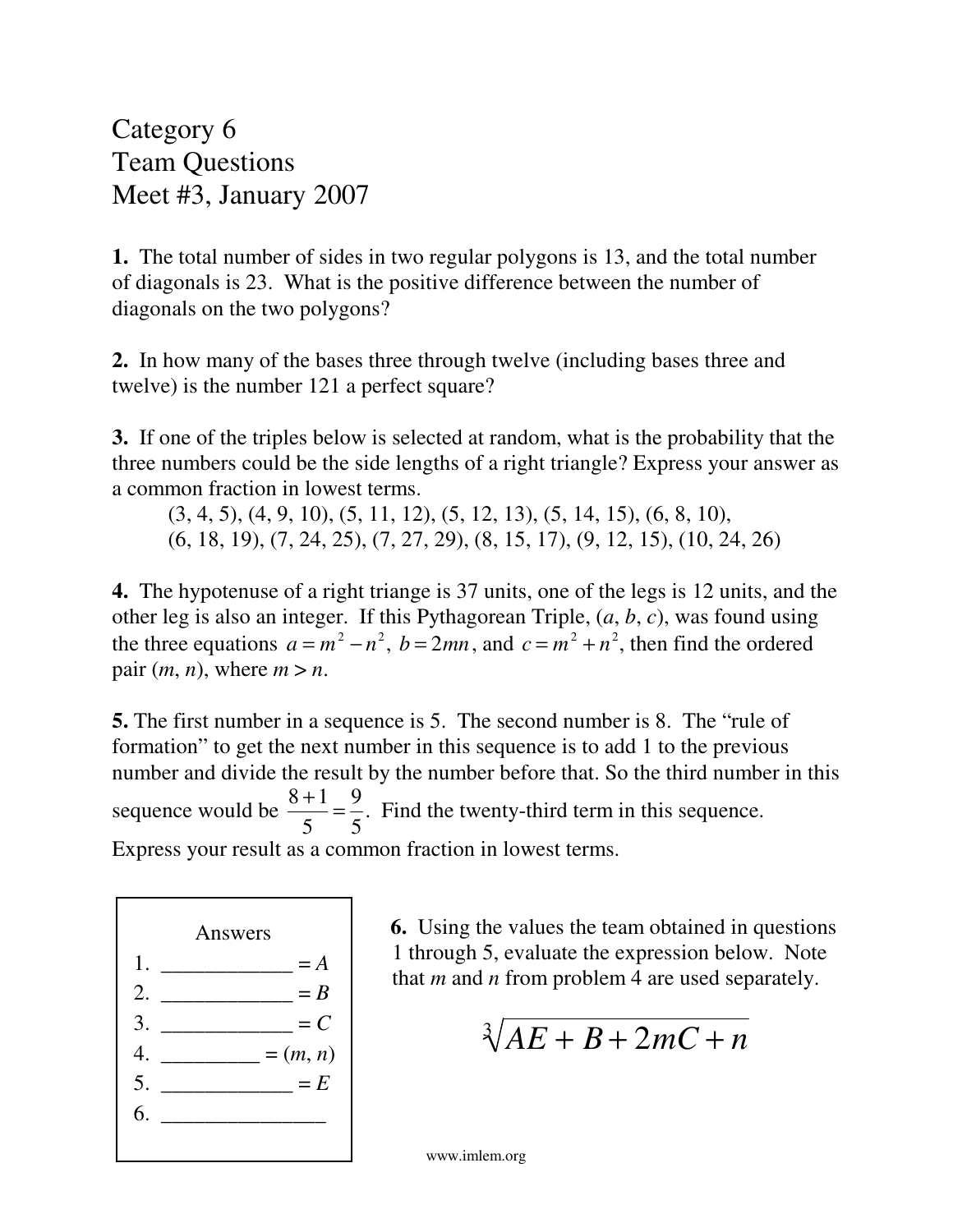#### Solutions to Category 6 Team Questions Meet #3, January 2007

**1.** The two polygons must be the hexagon and the heptagon with  $6 + 7 = 13$  sides and  $9 + 14 = 23$  diagonals. The difference in the number of diagonals is  $14 - 9 = 5$ . Answers **1.** 5

| 2.10 |
|------|

- **3.** 7 12
- **4.** (6, 1)
- **5.** 9
- 5

**6.** 3

Nonagon 9 27 Decagon  $10$  35

**Polygon Sides Diagonals**

Triangle  $\begin{vmatrix} 3 & 0 \\ 0 & 0 \end{vmatrix}$ Square  $\begin{vmatrix} 4 & 2 \end{vmatrix}$ Pentagon  $\begin{array}{|c|c|} \hline 5 & 5 \\ \hline \end{array}$ Hexagon **6 9** Heptagon **7 14** Octagon 8 20

**2.** The number 121 is a perfect square in all ten (**10**) bases 3 through 12. This can be shown algebraically as follows. Let *b* be the base. Then the number 121 has the value  $b^2 + 2b + 1$ , which is equivalent to  $(b+1)^2$  which is obviously a square.

**3.** There are several ways to eliminate triples that cannot possibly be Pythagorean Triples. For example, if the two legs of a right triangle are odd, the hypotenuse cannot be an integer. (Why?) Also, if the two legs are even, the hypotenuse cannot be odd. Some students might notice that (6, 8, 10) and (9, 12, 15) are multiples of the primitive triple (3, 4, 5). Likewise, (10, 24, 26) is twice the primitive triple (5, 12, 13). Otherwise, each triple must be checked to ensure that  $a^2 + b^2 = c^2$ . Of the twelve triples listed, the 7 listed below could be the side lengths of right triangles. The probability is thus **7 12** .

(3, 4, 5), (5, 12, 13), (6, 8, 10), (7, 24, 25), (8, 15, 17), (9, 12, 15), (10, 24, 26)